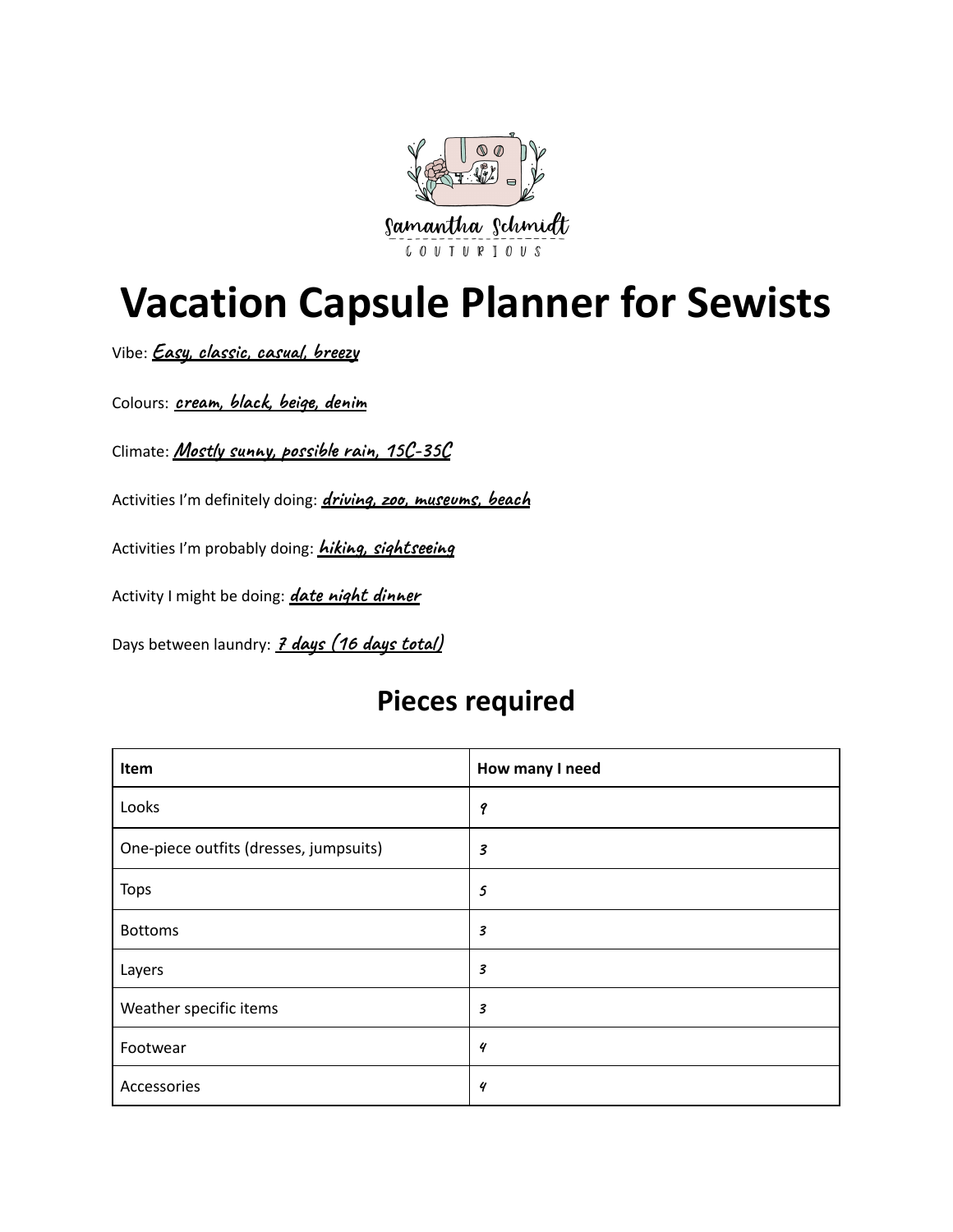## **Looks planner**

| <b>Activity</b> | # times wearing         | garments                                                 | footwear     | other accessories                   |
|-----------------|-------------------------|----------------------------------------------------------|--------------|-------------------------------------|
| Driving #1      | $\boldsymbol{3}$        | T-shirt dress,<br>jean jacket                            | Birkenstocks | Crossbody bag,<br>straw hat         |
| Driving #2      | $\boldsymbol{z}$        | Cream shorts,<br>Mandy Boat tee                          | Converse     | Crossbody bag,<br>straw hat         |
| $Zo$ o          | 1                       | Cream shorts,<br>boxy t-shirt                            | birkenstocks | Bum bag, bucket<br>hat              |
| Museum          | $\overline{2}$          | Black woven tank<br>dress, jean jacket                   | huaraches    | Woven headband,<br>crossbody bag    |
| Sightseeing     | $\boldsymbol{z}$        | Fringe top, cream<br>shorts                              | huaraches    | Crossbody bag,<br>straw hat         |
| Lounging $#1$   | $\overline{\mathbf{3}}$ | Leggings, boxy<br>t-shirt, marlo<br>cardigan             | birkenstocks |                                     |
| Lounging #2     | $\boldsymbol{z}$        | Leggings, athletic<br>tank, Archer<br>button up          | birkenstocks |                                     |
| Beach           | 3                       | Roscoe Dress,<br>swim suit                               | birkenstocks | Straw hat, tote<br>bag              |
| Athletic        | $\boldsymbol{2}$        | Leggings, athletic<br>tank                               | sneakers     | Bum bag, ball cap                   |
| Date night      | 1                       | Roscoe dress over<br>black tank dress                    | huaraches    | Crossbody bag<br>(using top handle) |
| Layers          |                         | Light wash jeans,<br>marlo cardigan,<br>archer button up |              |                                     |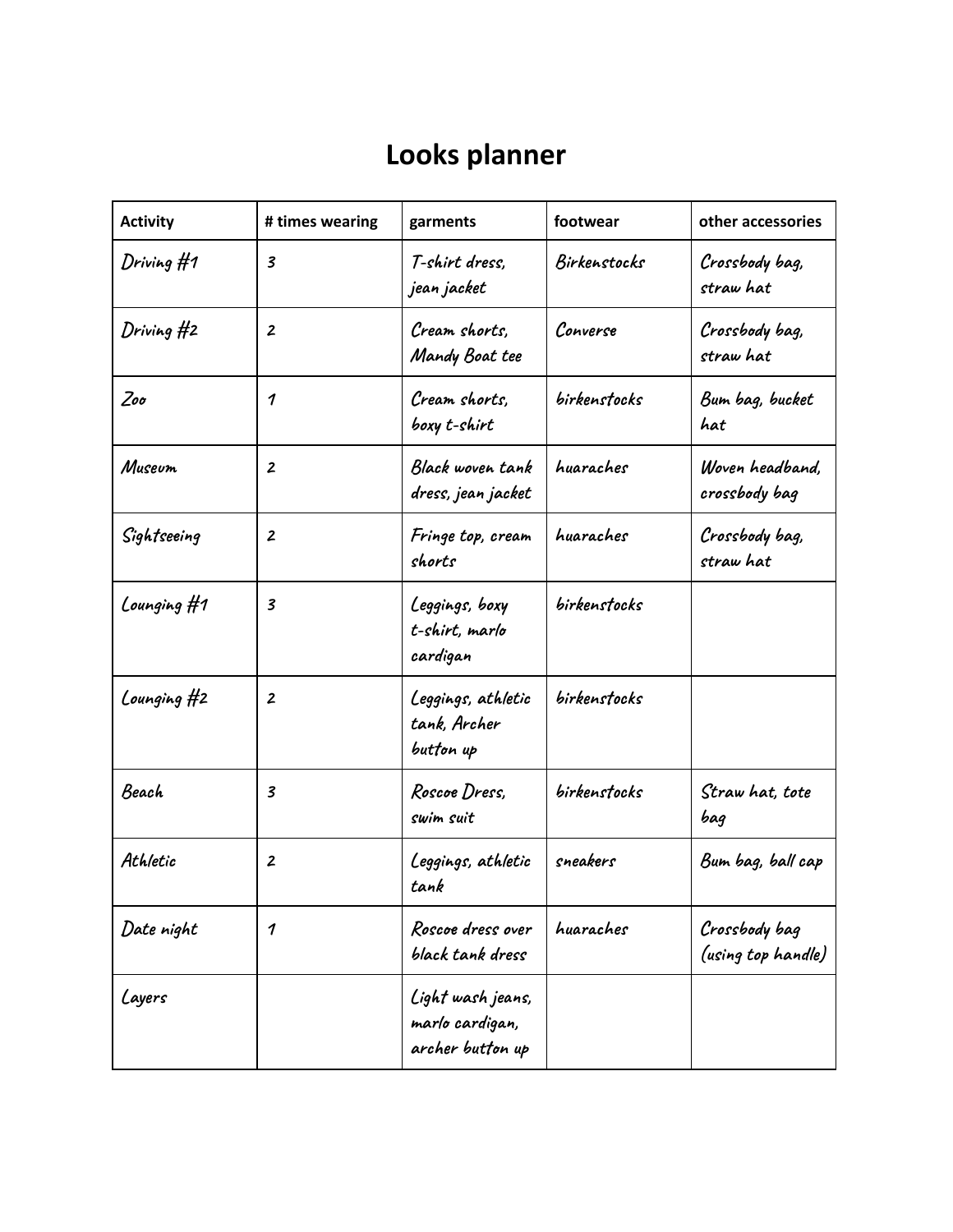## **Capsule prep list**

| One piece outfits      | Have | <b>Borrow</b> | Make                      | Buy |
|------------------------|------|---------------|---------------------------|-----|
| Knit t-shirt dress     |      |               | $\boldsymbol{\mathsf{x}}$ |     |
| Woven black tank dress |      |               | $\boldsymbol{\mathsf{x}}$ |     |
| Roscoe dress           |      |               | x                         |     |
|                        |      |               |                           |     |
|                        |      |               |                           |     |
|                        |      |               |                           |     |
|                        |      |               |                           |     |
| Total: 3               |      |               |                           |     |

| <b>Tops</b>      | Have             | <b>Borrow</b> | Make           | Buy |
|------------------|------------------|---------------|----------------|-----|
| Boxy t-shirt     |                  |               | $\pmb{\times}$ |     |
| Athletic tank    | $\boldsymbol{x}$ |               |                |     |
| Fringe top       | $\boldsymbol{x}$ |               |                |     |
| Archer button up | $\boldsymbol{x}$ |               |                |     |
| Mandy Boat Tee   | $\pmb{\times}$   |               |                |     |
|                  |                  |               |                |     |
|                  |                  |               |                |     |
| Total: 5         |                  |               |                |     |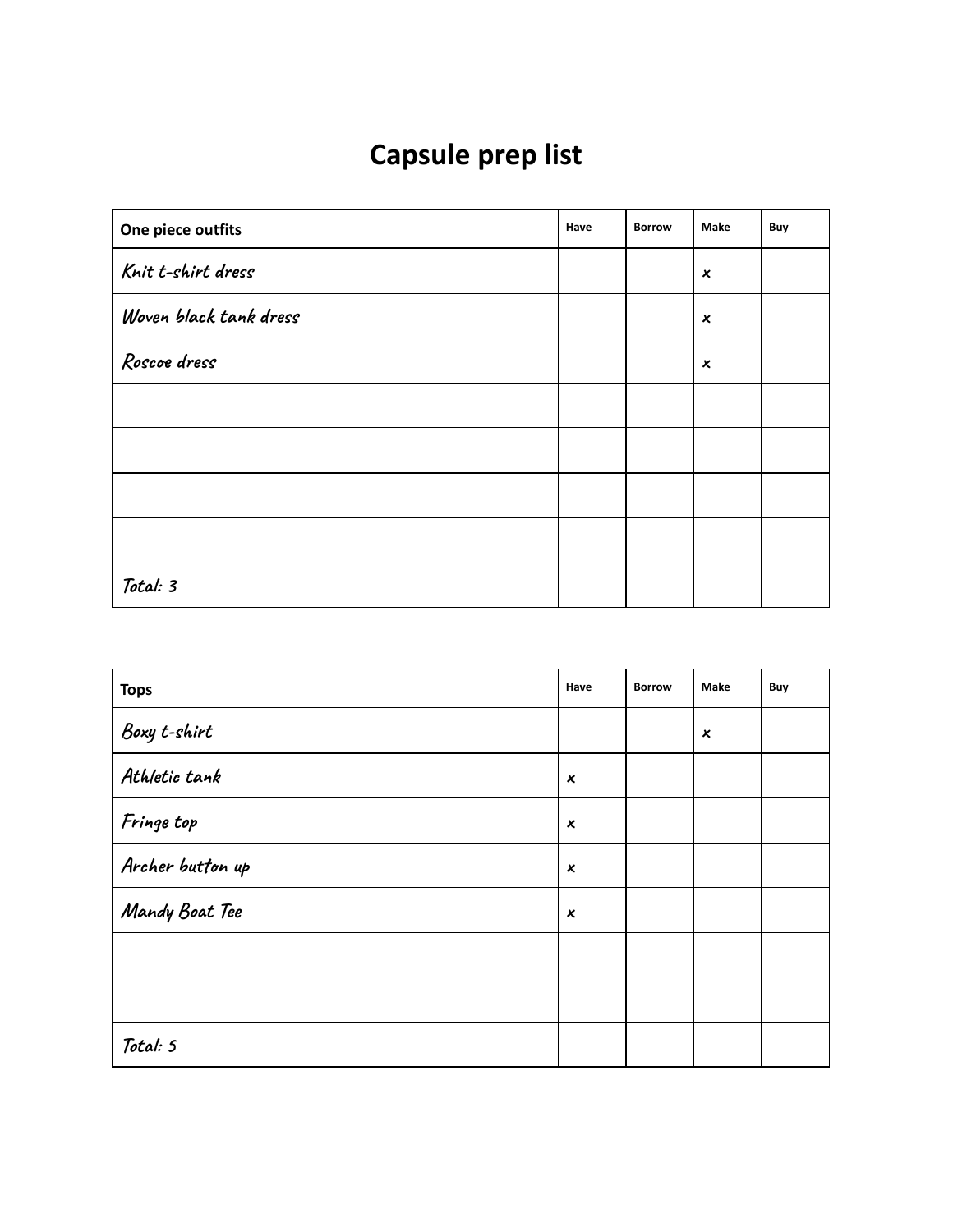| <b>Bottoms</b>       | Have             | <b>Borrow</b> | Make | Buy |
|----------------------|------------------|---------------|------|-----|
| Cream shorts         | $\pmb{\times}$   |               |      |     |
| Jeans                | $\boldsymbol{x}$ |               |      |     |
| <u>-</u><br>Leggings | $\pmb{\times}$   |               |      |     |
|                      |                  |               |      |     |
|                      |                  |               |      |     |
|                      |                  |               |      |     |
|                      |                  |               |      |     |
| Total: 3             |                  |               |      |     |

| Layers, outerwear, and weather-specific garments | Have                      | <b>Borrow</b> | Make | Buy |
|--------------------------------------------------|---------------------------|---------------|------|-----|
| Jean Jacket                                      | x                         |               |      |     |
| Rain Coat                                        | x                         |               |      |     |
| Marlo Cardigan                                   | x                         |               |      |     |
| Bathing suit                                     | $\boldsymbol{\mathsf{x}}$ |               |      |     |
|                                                  |                           |               |      |     |
|                                                  |                           |               |      |     |
|                                                  |                           |               |      |     |
| Total: 5                                         |                           |               |      |     |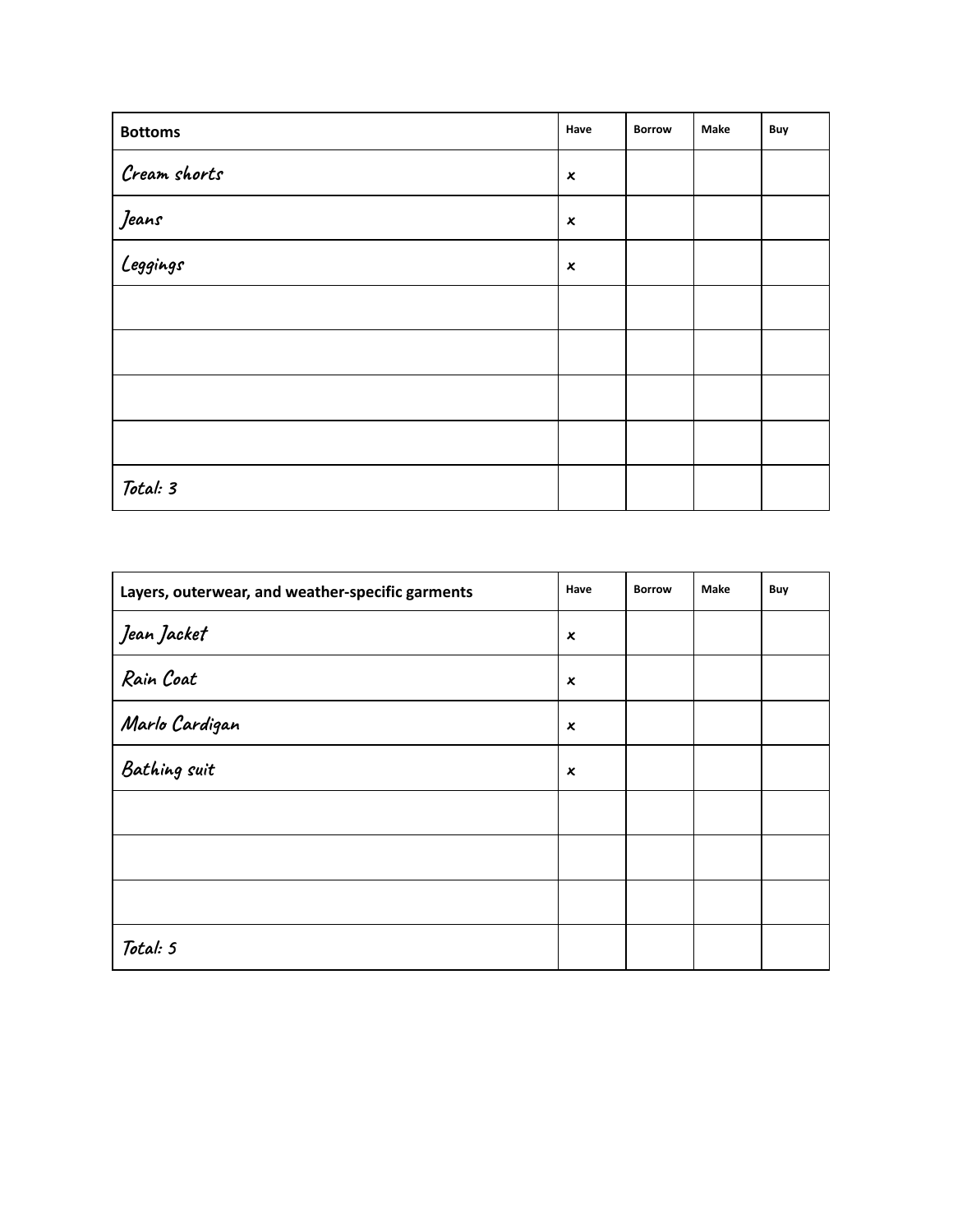| Footwear              | Have                      | <b>Borrow</b> | Make | Buy |
|-----------------------|---------------------------|---------------|------|-----|
| Birkenstocks          | $\pmb{\times}$            |               |      |     |
| <b>Black sneakers</b> | $\pmb{\chi}$              |               |      |     |
| Converse              | $\boldsymbol{\mathsf{x}}$ |               |      |     |
| Huaraches             | $\boldsymbol{x}$          |               |      |     |
|                       |                           |               |      |     |
|                       |                           |               |      |     |
|                       |                           |               |      |     |
|                       |                           |               |      |     |
| Total: 4              |                           |               |      |     |

| <b>Bags and other accessories</b> | Have             | <b>Borrow</b> | Make | Buy                       |
|-----------------------------------|------------------|---------------|------|---------------------------|
| Crossbody bag                     |                  |               |      | $\boldsymbol{\mathsf{x}}$ |
| Straw hat                         | x                |               |      |                           |
| Bum bag                           | $\boldsymbol{x}$ |               |      |                           |
| Bucket hat                        | x                |               |      |                           |
| Woven headband                    | $\boldsymbol{x}$ |               |      |                           |
| Tote bag                          | X                |               |      |                           |
| Ball cap                          | X                |               |      |                           |
|                                   |                  |               |      |                           |
| Total: 7                          |                  |               |      |                           |